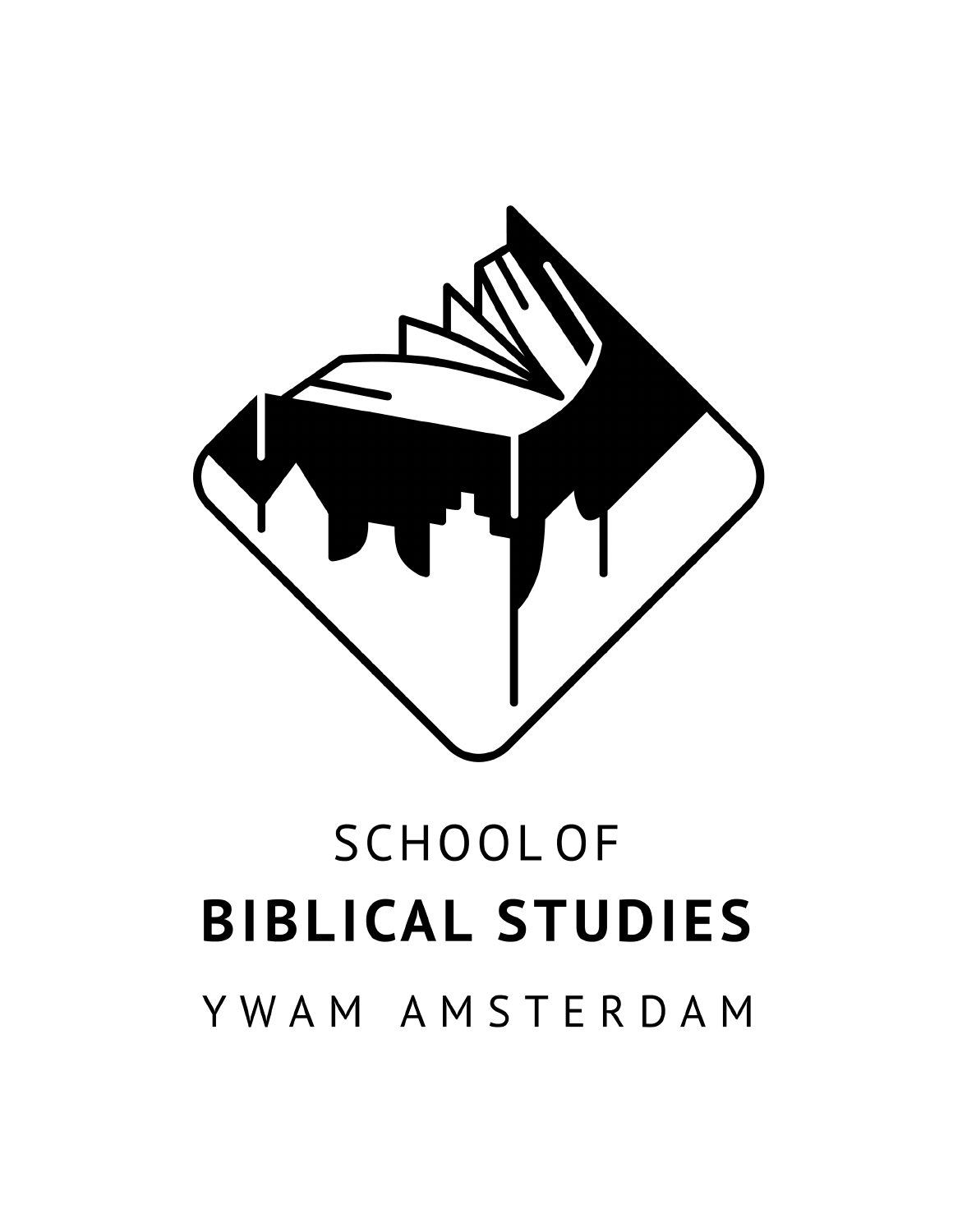# **The School of Biblical Studies**

### Hello there,

Thank you so much for your interest in our school. We are excited to hear that you want to know more about what we do and that you are looking into deepening your relationship with God by studying His amazing words. We have written this short manual to give you an idea of what you might expect if you join our amazing SBS in Amsterdam and we also want to answer most of the questions you might already have.

#### Overview

| Welcome and overview                                          | D. |   |
|---------------------------------------------------------------|----|---|
| What is the SBS, and what makes Amsterdam's SBS unique        | D. | 2 |
| An overview of our SBS year and an average week in the school | D. | 3 |
| Living in Amsterdam during the SBS                            | D. | 4 |
| School fees and permits                                       | D. | 5 |
| Final word and recommended websites                           |    | 6 |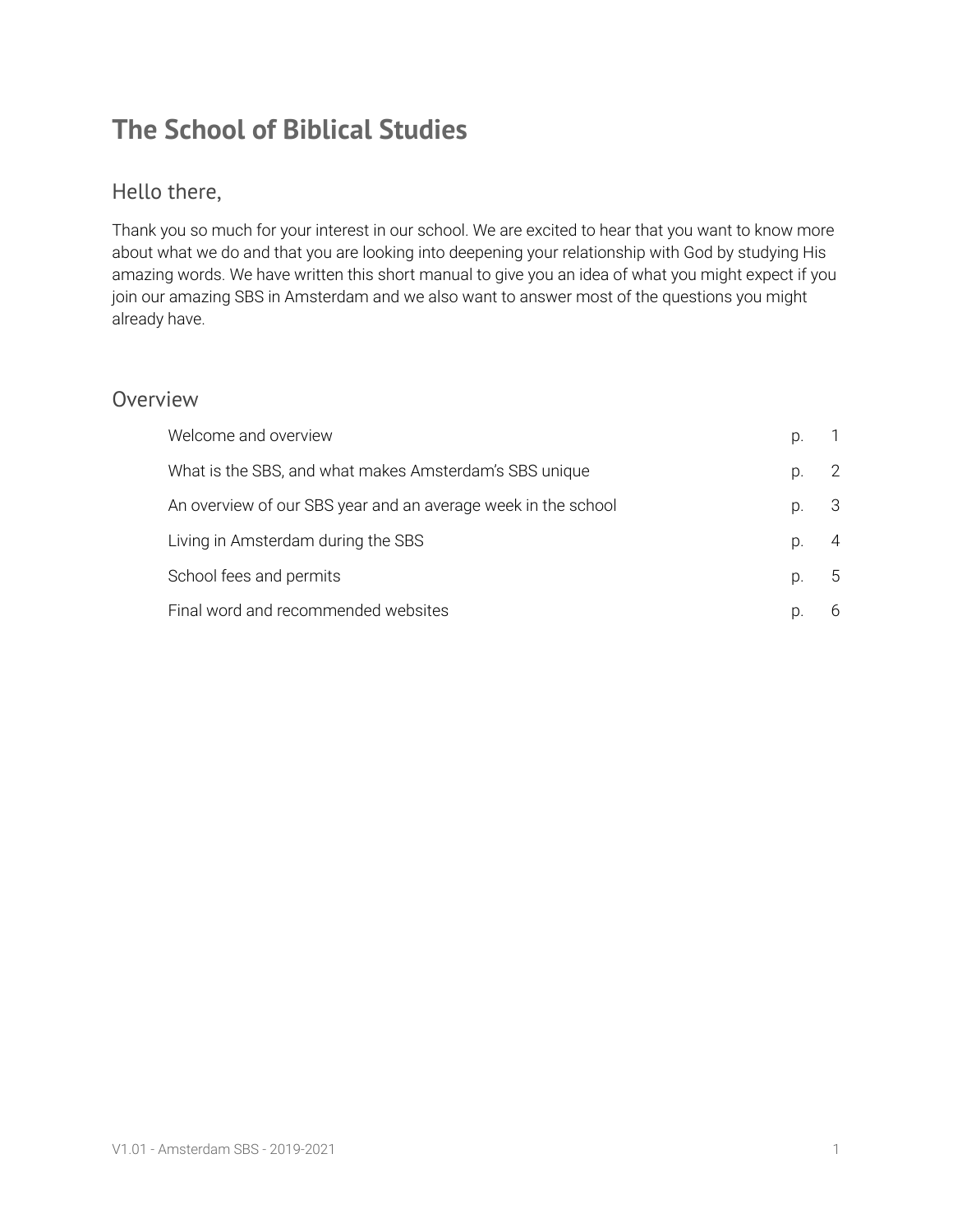# **About the SBS:**

The School of Biblical Studies, or SBS for short, is a nine-month program for students who want to deepen their understanding of the Bible and who want to discover what it means to apply God's truths from this ancient collection of books to our present-day society.

During the course we will teach the inductive method as our main tool to interpret the Bible as we look at the overarching story told by different authors and told in different writing styles. Our approach will be to imagine ourselves as the original readers and from this understanding, look at a modern application. As a school we will go through the entire Bible more than five times, and you will discover for yourself what shapes our beliefs as followers of Christ. We will start by reading each book out loud, observing the style of writing, researching the author, the audience and the cultural background of the text. The next step is interpreting the text chapter by chapter and then ending each book with a practical application that will help us to create bridges to our society and impact our personal faith.

The school comes in three individually accredited semesters for the University of the Nations, and after finishing the school, you will have a comprehensive understanding of both the Old and the New Testament. With this study, you can use the skills and knowledge to deepen your own understanding of God's living Word and be equipped to impact your city.

\* <https://www.ywamamsterdam.com/sbs>

## **About the Amsterdam SBS:**

When we started pioneering the SBS in Amsterdam, God spoke and challenged us to create a school that would take the students deep into the Bible, but also have them involved with the amazing city of Amsterdam. Our goal is to get you passionate about God's word, teach you how to interpret the different styles of writing and to show you how the Bible has shaped, and will continue to shape Amsterdam, the Netherlands and Europe.

As we walk together through the practical messages of the New Testament, the action packed Old Testament wisdom and history books and finish the year by studying the amazing literary works of the prophets, we will look at how each of these books have shaped and influenced our society and culture. Each week we will look at a historical example, artistic illustration or contemporary case that will bring these books to life and show how the Bible continues to be the most relevant book ever written.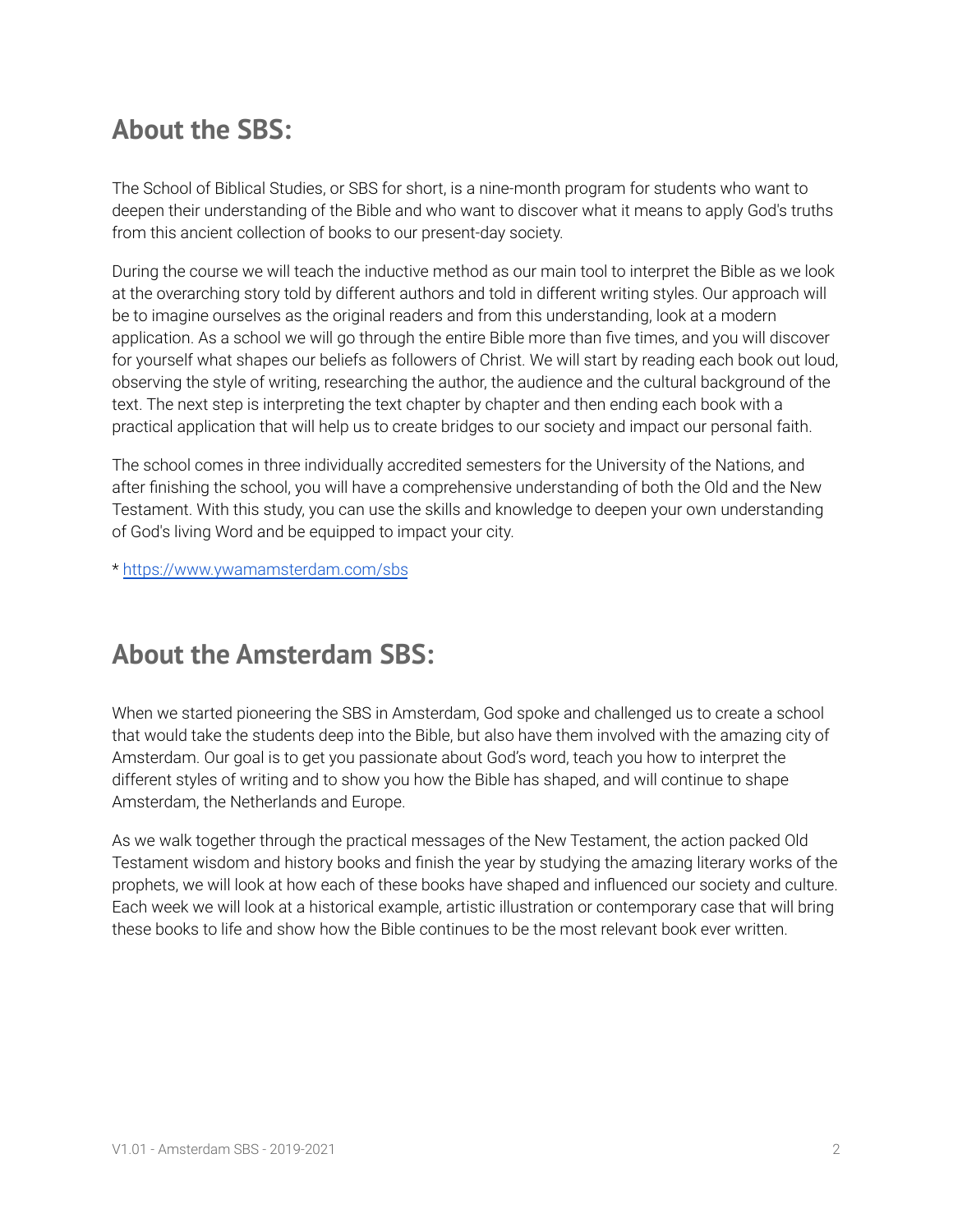## **School overview**

The SBS program takes roughly 9 months and is divided into 3 quarters with two short breaks in between them. Your housing and meals during the breaks are included in your lecture fees, so feel free to stay on the base, but your breaks are a great opportunity to visit your friends and family, or to explore the Netherlands and/or Europe.

Arrival day is on the 21st of September. We as a school will start on the 22nd of September.

| <b>Quarter I:</b>                                                                                 | 13 weeks | 22 September - 16 December |
|---------------------------------------------------------------------------------------------------|----------|----------------------------|
| During the first quarter we will study the New Testament as we teach you how to use and apply the |          |                            |
| Inductive Study Method. We start with the book of Philemon and work our way through the gospels   |          |                            |
| and epistles of the New Testament.                                                                |          |                            |

| <b>Christmas break</b> | 2 weeks  | 17 December - 1 January |
|------------------------|----------|-------------------------|
| <b>Quarter II:</b>     | 12 weeks | 2 January - 24 March    |

In the second quarter we will study the historical books of the Old Testament and open with Genesis. During these weeks we will teach and guide you as you learn how to interpret the amazing narratives found in the first books of the Bible. We will also be studying the book of Hebrews and the Gospel of John, for us to look at Jesus, and how great he is, seeing how the Old Testament is pointing to him.

| <b>Spring break</b> | 2 weeks  | 25 March - 9 April |
|---------------------|----------|--------------------|
| <b>Quarter III:</b> | 13 weeks | 10 April - 7 July  |

In our third and final quarter we will study the deep and meaningful prophets, whose words are often emphasised through poetry. Over a third of the Bible is written in poetic language and we will learn to love and to interpret these beautifully written books. The final quarter ends with the Gospel of Matthew and the book of Revelation. By now we will have studied every book of our Bible and have seen and read the overarching story that points us to Jesus Christ who challenges us to radically follow Him in our everyday lives.

## **An average SBS week:**

In an average week during the SBS, you will spend your mornings in class receiving lectures from a range of experienced international speakers who will help you explore and understand the Bible. But the heart of the SBS is for you to explore the Bible for yourself, and unpack its relevance to your own life. For this, you will have 25-35 hours per week, mostly in the afternoons, to study and discover God's words for yourself. You will also be involved in the community life of our base, taking part in prayer, worship, group interactions and times of feedback with your mentor.

Even though we offer an intense schedule, it will be up to you to manage your own times of studying, setting goals and finishing assignments; in this we encourage you to live a healthy life where you can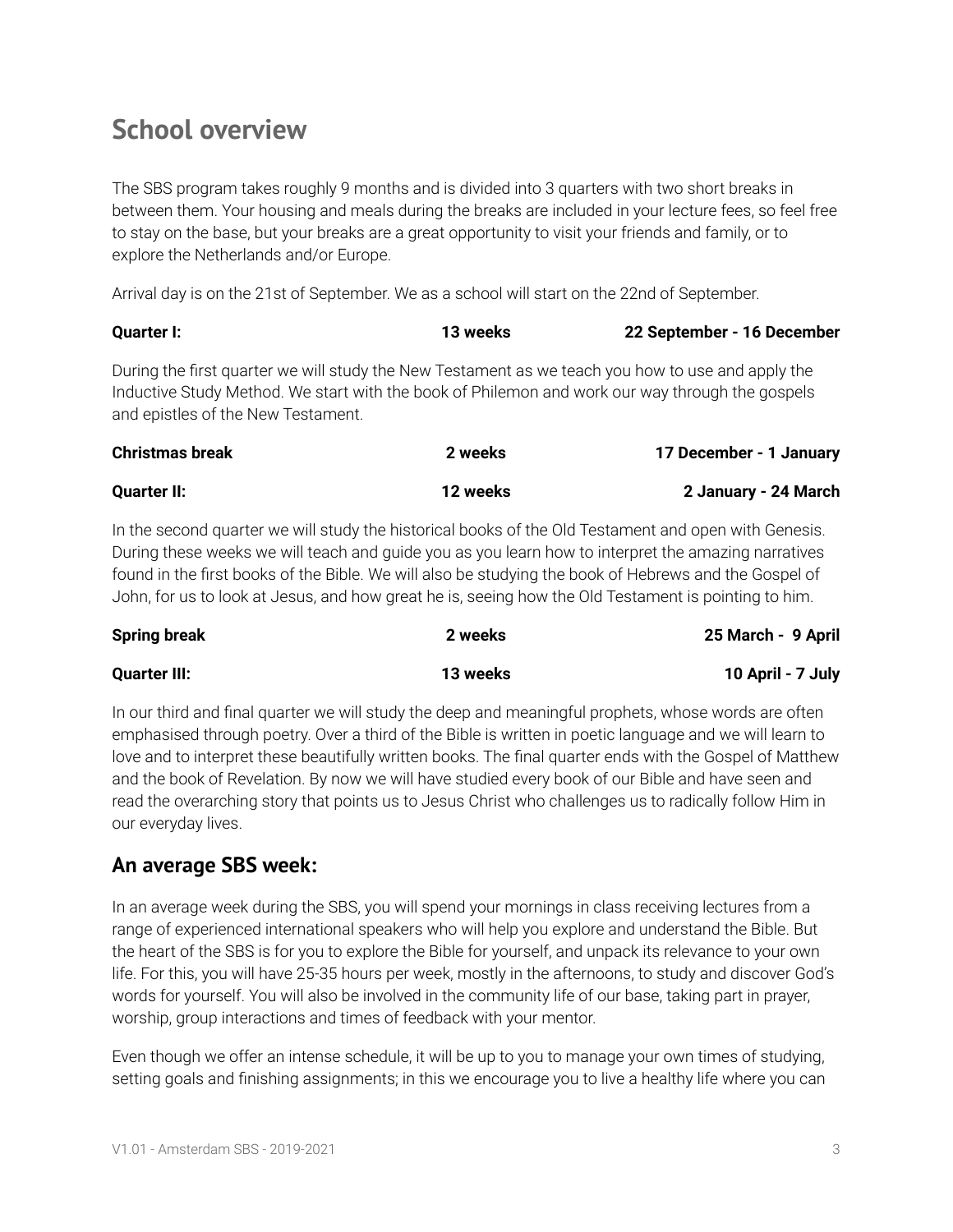enjoy your breaks, interact with the community and most importantly to continue to love and explore God's amazing words.

## **Living in Amsterdam during your SBS**

## Living conditions: De Poort:

You will be living in De Poort during your SBS. Depending on the size of the school, you might have to share a room. We will provide you a bed, desk, sink and cupboards and invite you to make your room more homely. There are showers and toilets on each floor and we provide facilities to wash, dry and iron your clothes.



We have a big family room, a small library and a nice YWAM cafe, called 'The Anchor' where you can grab your favourite drink and read, talk, study or play some games. For our meals we gather in the dining hall or if the weather permits we'll eat in our courtyard.

### Living in the heart of Amsterdam

We live right in the centre of Amsterdam and you can easily walk to our historical city heart and will have plenty of opportunities to enjoy the nearby new city library, The Tabernacle (YWAM Amsterdam's prayer house) and over 75 unique art and cultural museums which you can visit for free with your Museum card, which we included in your SBS fees.

Our address is Kadijksplein 18,, 1018 AC, Amsterdam, The Netherlands, if you want to take a look on Google maps to get an impression of the surroundings.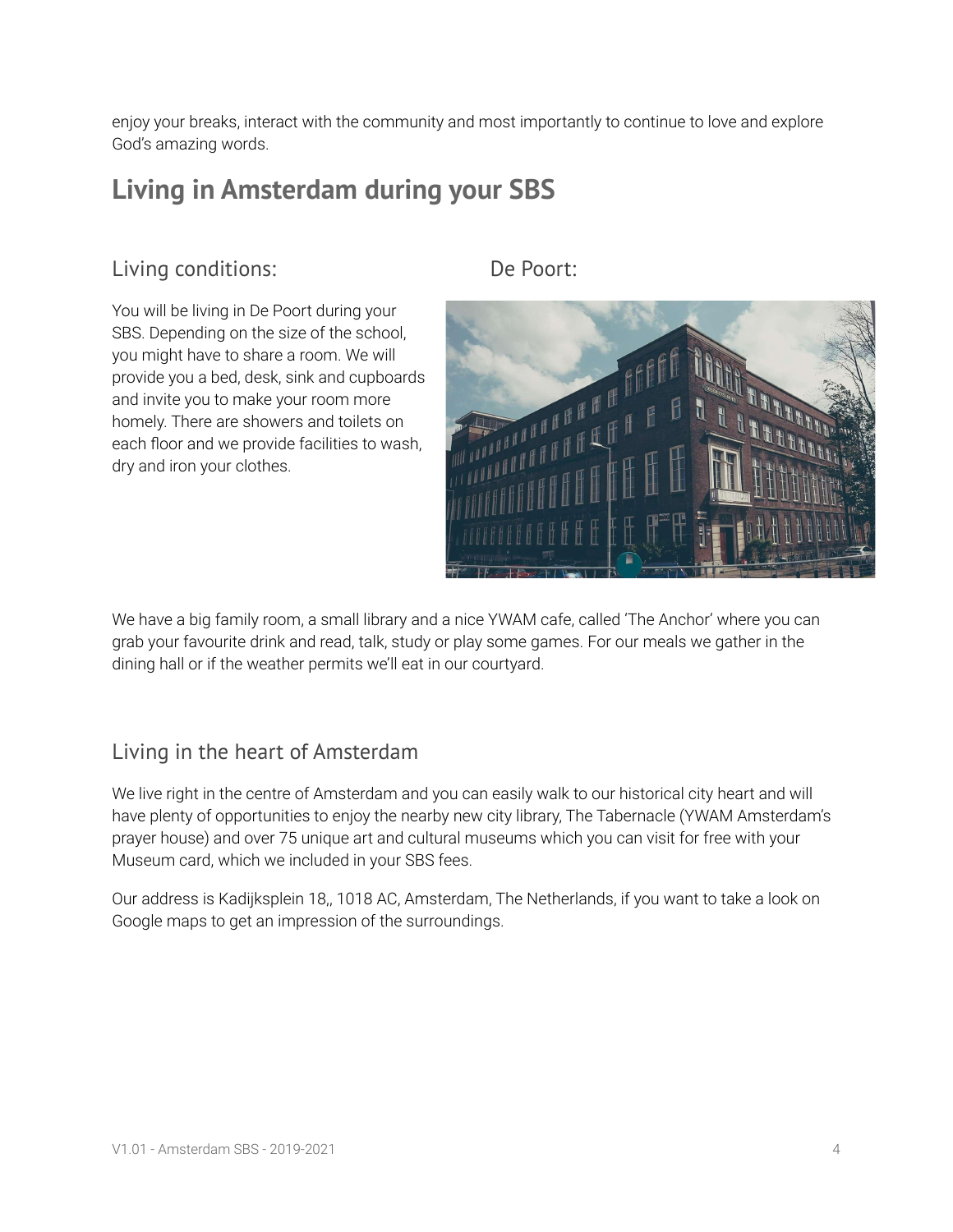## **School fees:**

There are many costs involved in running our school, most of this will be your housing, food and facility costs. Our staff are all volunteers, but we do compensate your speakers for their travelling costs, provide you with a Bible, dictionaries, etc. Despite all these costs, we are very proud to be able to run our school for only €7.050 total, or €2.350 per quarter.

We recommend paying your fees per quarter so you won't have to start the school with all your fees in hand. It might be helpful to use your time before the school to save up and even start raising monthly support, by asking friends, family and your church to support you both financially and through prayer as you invest in your relationship with God.

# **Permit application:**

As we already stated previously, the SBS runs for a little over nine months, this means that a lot of our students will have to apply for a permit, before being able to come to the Netherlands. These permit requirements are dependent on your nation's relationship with our government and will vary from nation to nation.

Frontdesk, our applications department, will be able to help you in figuring out what the permit requirements for your nationality are. Once you have applied to the school, we will be helping you in your application process and guide you as best as we can. We believe that God is able to provide a way and trust that He will guide you wherever you need to be.

If you have questions about whether you need a visa, or what visa you should apply for, feel free to contact us at [Frontdesk@ywam.nl](mailto:Frontdesk@ywam.nl)